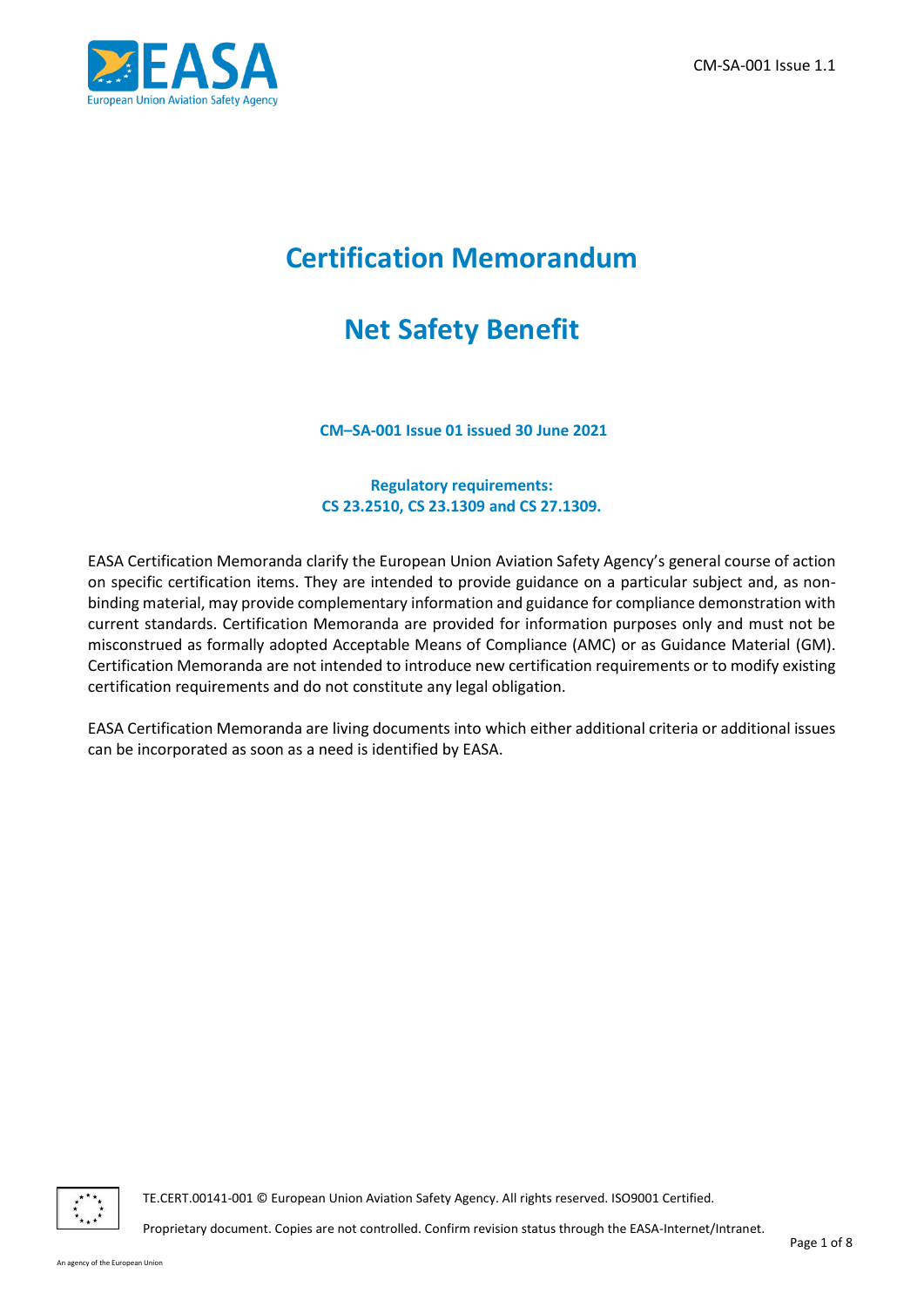

## <span id="page-1-0"></span>Log of issues

| <i><b>Issue</b></i> | Issue date | <b>Change description</b>                                 |
|---------------------|------------|-----------------------------------------------------------|
| 1.0                 | 26/03/2021 | Proposed CM for public consultation.                      |
| 1.1                 | 30/06/2021 | Issue of the CM after integration of the public comments. |

## <span id="page-1-1"></span>**Table of Content**



TE.CERT.00141-001 © European Union Aviation Safety Agency. All rights reserved. ISO9001 Certified.

Proprietary document. Copies are not controlled. Confirm revision status through the EASA-Internet/Intranet.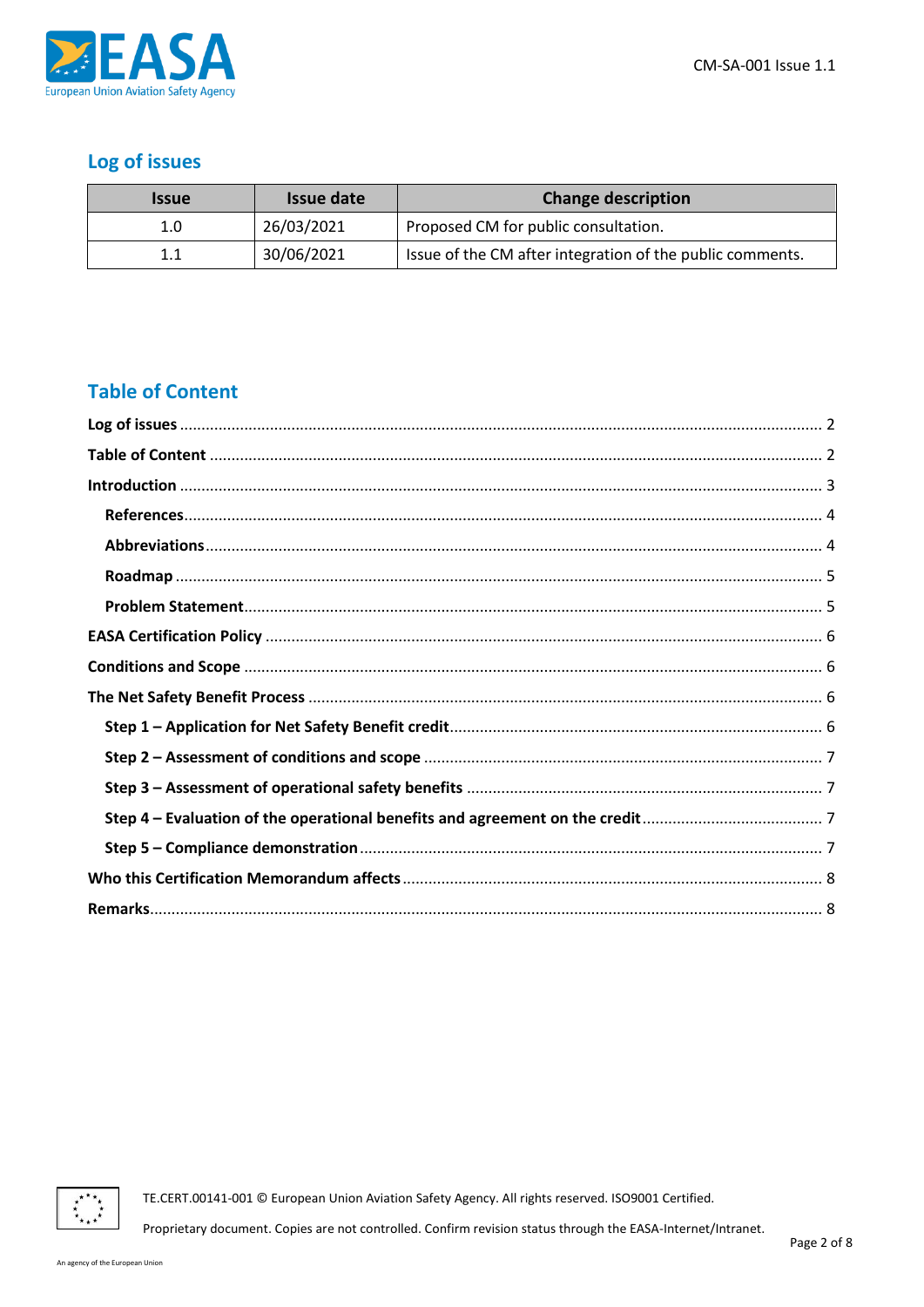

#### <span id="page-2-0"></span>**Introduction**

Historically, the safety assessment of applications for airworthiness approval have focussed on risks associated with malfunctioning or failing systems and equipment installed on the aircraft. In this process, the operational use of the systems and equipment was assessed, but generally, no credit was provided for the operational safety benefits that the installation of such systems and equipment would provide.

The purpose of this Certification Memorandum (CM) is to provide an approach to the demonstration of compliance to certain CS 23 and CS 27 specifications that is in line with reference standard guidance as adapted to installation of system/ equipment that provide operational safety benefit. This is achieved by introducing credits for systems or equipment that provide operational safety benefits in the determination of the Development Assurance Level (DAL)<sup>1</sup>.

The intent of the Net Safety Benefit policy is to facilitate the introduction of new, safety enhancing technologies in the current, fleets that have been shown to provide operational safety benefits to improve the overall safety performance of the operation.

It should be noted that whilst the FAA's NORSEE policy and EASA's Net Safety benefit policy aim to achieve a similar goal, the scope, applicability and processes of both policies are different. In part this is due to differing regulatory environments. For example; in the EASA system, the so called 'field approvals' do not exist. EASA does however accept 'standard changes' under CS-STAN. The Net Safety Benefit policy is limited to applications for airworthiness approval through a Major Change to an existing Type Certificate or a Supplemental Type Certificate. The policy does not apply to changes covered by CS-STAN or to Minor Changes.

The guidance provided in this CM is non-binding and provides complementary information and guidance with the aim to complement the current CS and associated AMC.

Note: A Rulemaking activity under the RMT.0712 is ongoing to improve the proportionality in CS 27.1309 and associated AMC. One of the objectives of this activity is to define subclasses of small rotorcraft and to allocate more proportionate safety objectives. This CM is designed to complement the current CS and associated AMC and the Agency will assess the impact of any future changes of the CS27.1309 and AMC on this CM and decide on the extension of the applicability.

 $1$  The wording DAL is used for consistency with the current ACs and AMCs. It refers to IDAL and FDAL.



TE.CERT.00141-001 © European Union Aviation Safety Agency. All rights reserved. ISO9001 Certified.

Proprietary document. Copies are not controlled. Confirm revision status through the EASA-Internet/Intranet.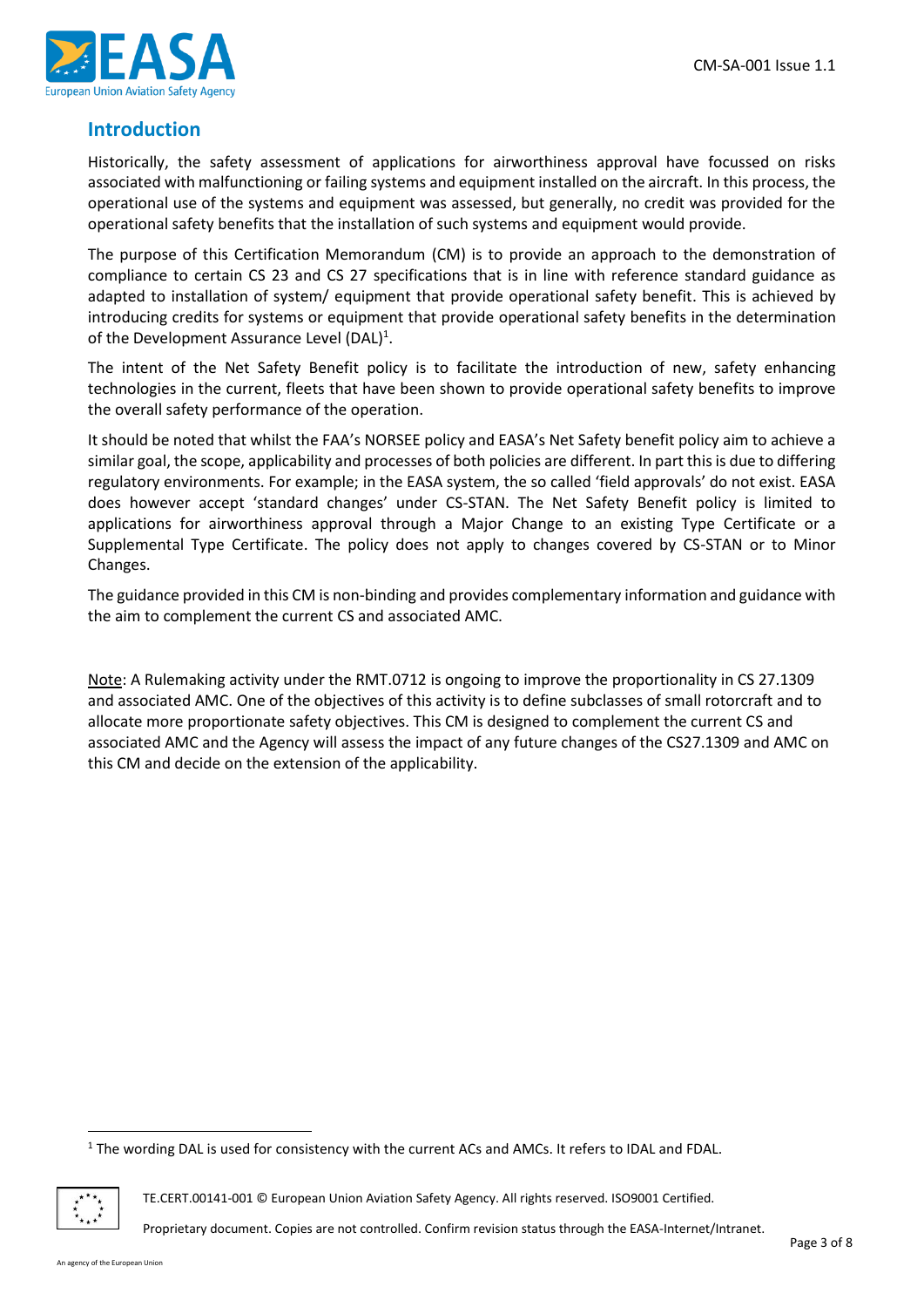

#### <span id="page-3-0"></span>**References**

It is intended that the following reference materials be used in conjunction with this CM:

| Reference     | <b>Title</b>                                         | <i><b>Issue</b></i> | Date        |
|---------------|------------------------------------------------------|---------------------|-------------|
|               | System Safety                                        |                     |             |
| AC 23.1309-1E | Analysis and Assessment for                          |                     | 17 Nov 2011 |
|               | Part 23 Airplanes                                    |                     |             |
| AC 27-1B      | Advisory Circular, AC 27-1B, Certification of Normal |                     | Jan 2014    |
|               | Category Rotorcraft                                  | Change 7            |             |
| <b>ASTM</b>   | F3061/F3061M-17 Standard Specification for           |                     |             |
|               | Systems and Equipment in Small Aircraft              |                     |             |
| <b>ASTM</b>   | F3230-17 Standard Practice for Safety Assessment     |                     |             |
|               | of Systems and Equipment in Small Aircraft           |                     |             |

## <span id="page-3-1"></span>**Abbreviations**

| AC          | <b>Advisory Circular</b>              |
|-------------|---------------------------------------|
| <b>AEH</b>  | Airborne Electronic Hardware          |
| <b>AMC</b>  | <b>Acceptable Means of Compliance</b> |
| <b>ASR</b>  | <b>Annual Safety Review</b>           |
| <b>CM</b>   | <b>Certification Memorandum</b>       |
| <b>CRI</b>  | <b>Certification Review Item</b>      |
| <b>CS</b>   | <b>Certification Specification</b>    |
| <b>DAL</b>  | Development Assurance Level           |
| <b>EPAS</b> | European Plan for Aviation Safety     |
| <b>FHA</b>  | <b>Functional Hazard Assessment</b>   |
| <b>HIRF</b> | High Intensity Radiated Fields        |
| MoC         | <b>Means of Compliance</b>            |
| S/W         | Software                              |

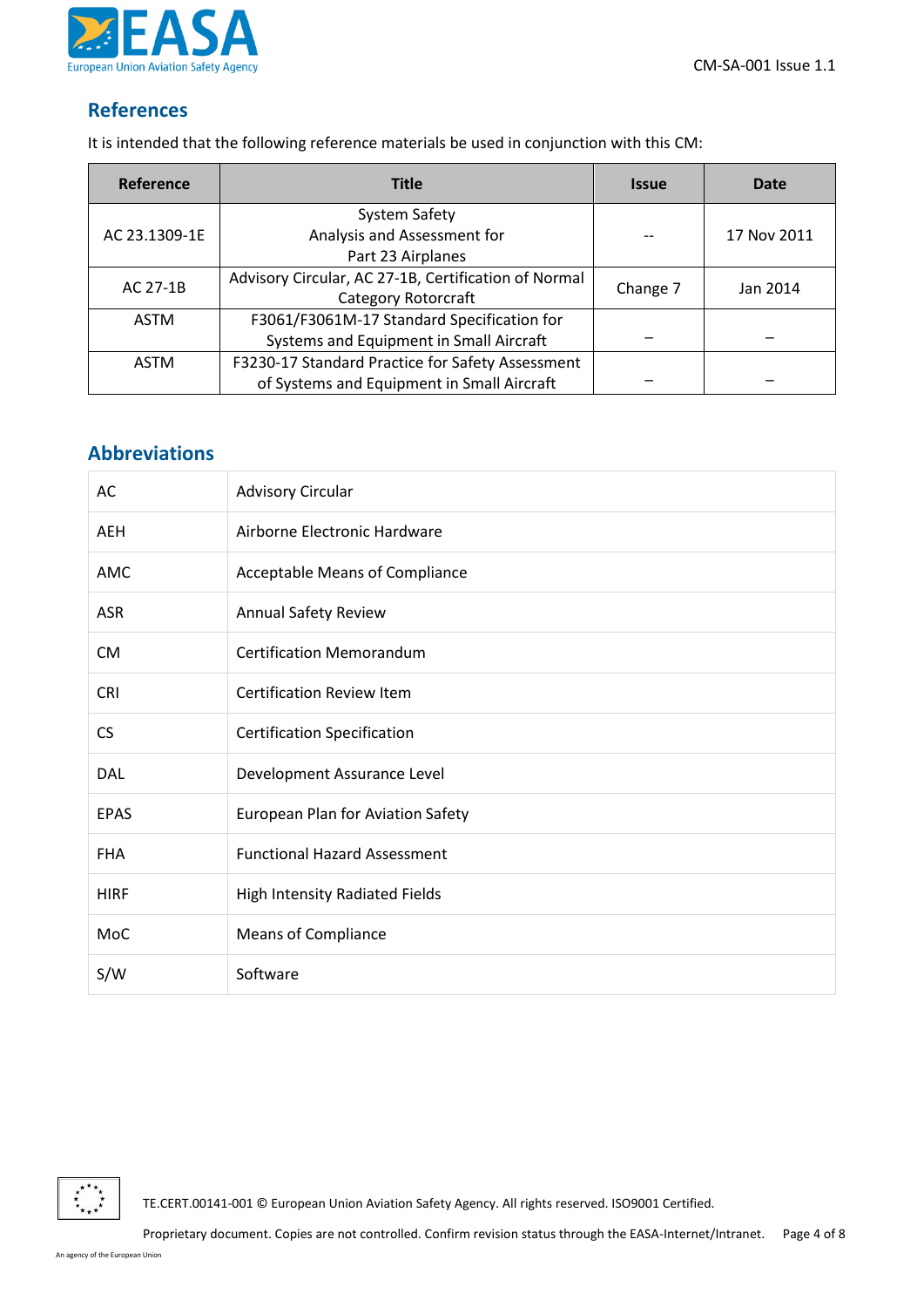

#### <span id="page-4-0"></span>**Roadmap**

In recent years, EASA has developed the General Aviation Roadmap ('GA Roadmap') and the Rotorcraft Safety Roadmap. Both roadmaps have been established with the aim of improving the overall safety of the operation.

A review of the rotorcraft accidents in Europe over the last 10 years shows that most accidents occur with small rotorcraft. For these accidents, an increased situational awareness of the pilot or a reduction in the pilots' workload through the provision of automatic stabilisation in flight would have had a positive contribution to safety.

Similar factors have been found to be a major contributor to accidents in General Aviation. This has resulted in the identification of focus areas for safety in the Annual Safety Review (ASR) or the European Plan for Aviation Safety (EPAS). The Net Safety benefit policy is aimed at addressing safety concerns as identified in these documents.

Technologies are now available that could provide significant benefits for General Aviation aeroplanes and rotorcraft overall safety, but these are often considered to be prohibitively costly due to the associated cost of compliance demonstration to some airworthiness requirements. In the case of a small rotorcraft, the lack of sufficient proportionality in the guidance to the specifications addsto the problem. The Agency has already initiated several actions in various domains to introduce proportionality. The intent of this Certification Memorandum (CM) is to facilitate in parallel the introduction of technologies that provide operational safety benefits in the current fleet of general aviation aeroplanes and small rotorcraft in Europe.

#### <span id="page-4-1"></span>**Problem Statement**

The focus in airworthiness certification has historically been the risks associated with malfunctioning or failing of systems and equipment installed on the aircraft. This is particularly true for compliance demonstration with CS 23.1309, CS 23.2510 and CS 27.1309. Although the '2510/1309' specifications are coded as a qualitative requirement, the guidance to compliance demonstration has evolved over time to require the applicant to implement assurance techniques, along with structured analyses and assessment techniques, that include both qualitative and quantitative elements. These techniques have resulted in the development of systems and equipment that reach unprecedented levels of fault-free operation and integrity of the information that is being provided to the pilot or flight crew. It is recognised however, that installation of safety enhancing equipment is jeopardised by the, often high, cost of compliance demonstration to some industry standards. This is hampering the installation of such equipment in the aircraft within the scope of this CM.

In the current demonstration of compliance to CS 23.1309, CS 23.2510 and CS 27.1309, the operational use of the system is considered when assessing consequences of failures and possible mitigations for the establishment of the classification of the severity of failure conditions. The specific operational benefits that the installation of the system or equipment brings however, are not considered in the Functional Hazard Assessment. The Net Safety Benefit policy aims to introduce the assessment of the operational benefits for specific applications, namely those that contribute to the reduction of accidents in the areas identified in the ASR or EPAS and highlighted above. Thus, the operational benefit is intended to be credited in the certification process.

It does not change the classification of the Failure Condition, nor the occurrence probabilities, but may result in the reduction of the Development Assurance Level (DAL) and thus results in lower development and certification costs, which should ultimately result in lower costs to install safety enhancing equipment on the aircraft.

It is the Agency's intent to extend the Net Safety Benefit policy to offer credit for systems or equipment that provide operational safety benefits to compliance demonstration with CS 23.1306 and CS 27.1316, 'Electrical

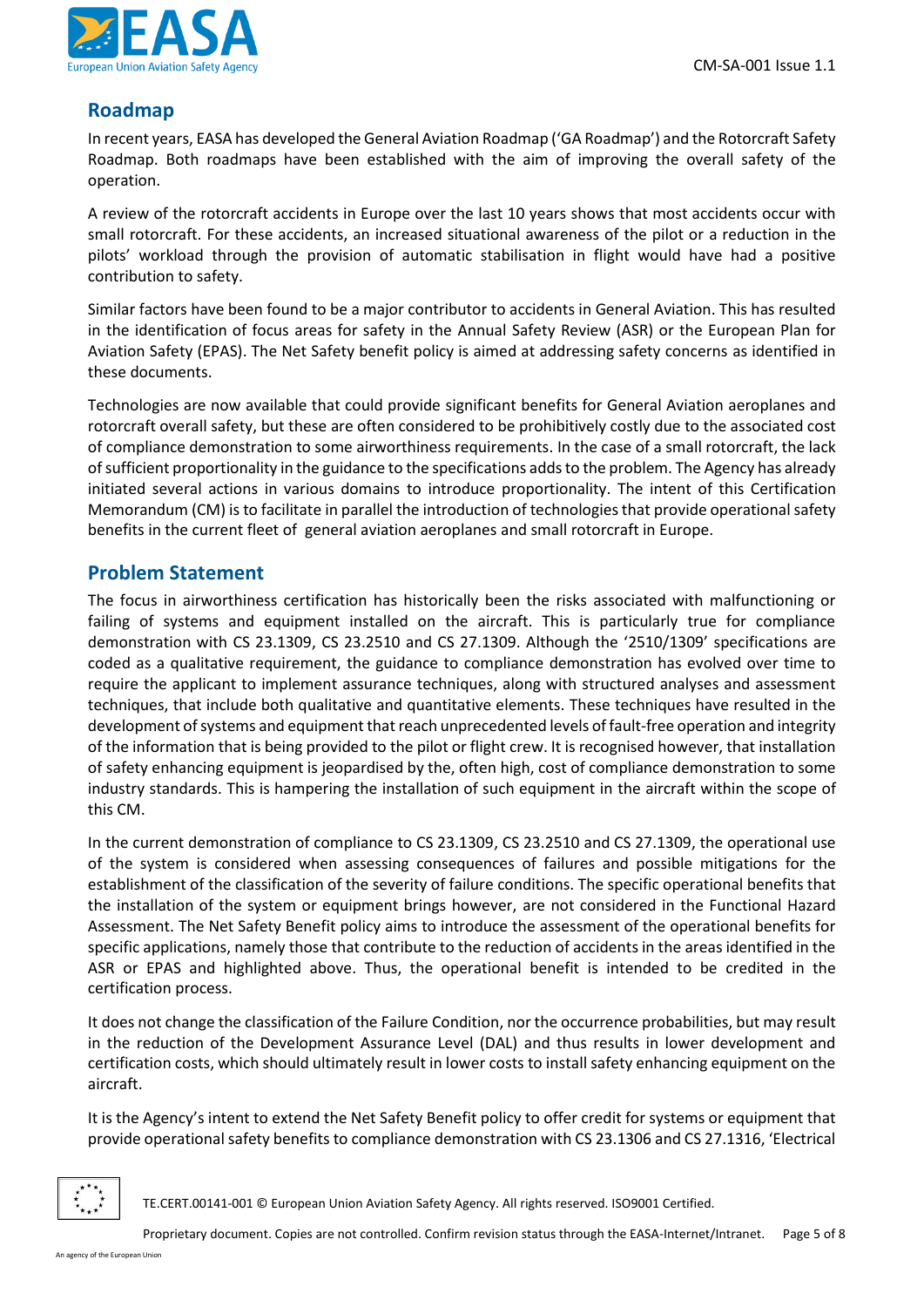

and electronic system lightning protection' and CS 23.1308 and CS 27.1317, 'High-Intensity Radiated Fields (HIRF) protection'. At the time of publication of the first issue of this CM, this policy is still under development.

## <span id="page-5-0"></span>**EASA Certification Policy**

For the certification and installation of safety enhancing systems and equipment that offer operationalsafety benefits, the Agency will consider granting credit to the compliance demonstration for development assurance activities which consist **of the reduction of the level of DAL by one level** (for example from DAL B to DAL C). For this credit to be granted, the process described below should be followed. Requests will be considered on a case by case decision.

### <span id="page-5-1"></span>**Conditions and Scope**

To be eligible for credit under the Net Safety benefit policy, the following conditions must be met:

- The proposed change is installed on single engine aeroplanes or a small rotorcraft that have the following Certification Basis (or equivalent recognised standards):
	- o CS-23 (prior to Amdt. 5), JAR-23, PART 23 (prior to Amdt. 64), Class I and II, or
	- o CS-23 Amdt. 5, Certification Level 1 and 2, or
	- $\circ$  CS-27, JAR-27, PART-27, except small rotorcraft type certificated as Category A, and
- the safety enhancing systems and equipment addresses one of the safety concerns identified in the Annual Safety Review (ASR) or the European Plan for Aviation Safety (EPAS), and
- The proposed change does not change the operational capability of the aircraft, e.g. a change from VFR to IFR.

The policy described in the CM can be applied on required and non-required equipment.

### <span id="page-5-2"></span>**The Net Safety Benefit Process**

The Net Safety Benefit process follows the standard process, but adds a few steps for the assessment of the operational benefit and the credit that is awarded in the certification process. Since these assessments have been proven to be qualitative and hence somewhat subjective in nature, the assessment will be performed by a governance and decision board that is established in the Certification Directorate of the Agency for the purpose of conducting the assessment.

## <span id="page-5-3"></span>**Step 1 – Application for Net Safety Benefit credit**

An applicant seeking credit for Net Safety Benefit for the proposed change should supply a clear identification of the information listed below:

- − A comprehensive description of the change and the aircraft type(s) to which the change is applicable,
- − A substantiated justification for the operational safety benefit that the proposed change would offer,
- − The Functional Hazard Assessment for the proposed change,

Note: As part of the submittal of the application, the applicant provides the Agency with a Functional Hazard Assessment ('traditional 1309'). Guidance on how to perform an FHA is provided in EUROCAE ED-135/SAE ARP4761. In this FHA, the identification of the potential failure conditions and relevant severity allocation **remains unchanged**. This standard process should be followed until the allocation of the DAL. The Agency will assess the FHA to identify the potential failure conditions which the change may introduce and to assess how these may be mitigated. Special focus should be given to failure conditions involved in the operational safety benefit (e.g. warning to pilots) and to failure conditions associated with the new functions introduced by the change. The Agency will review the relevant failure scenarios and may discuss with the applicant.

The credit for airworthiness certification that the applicant would like to take, including justification.

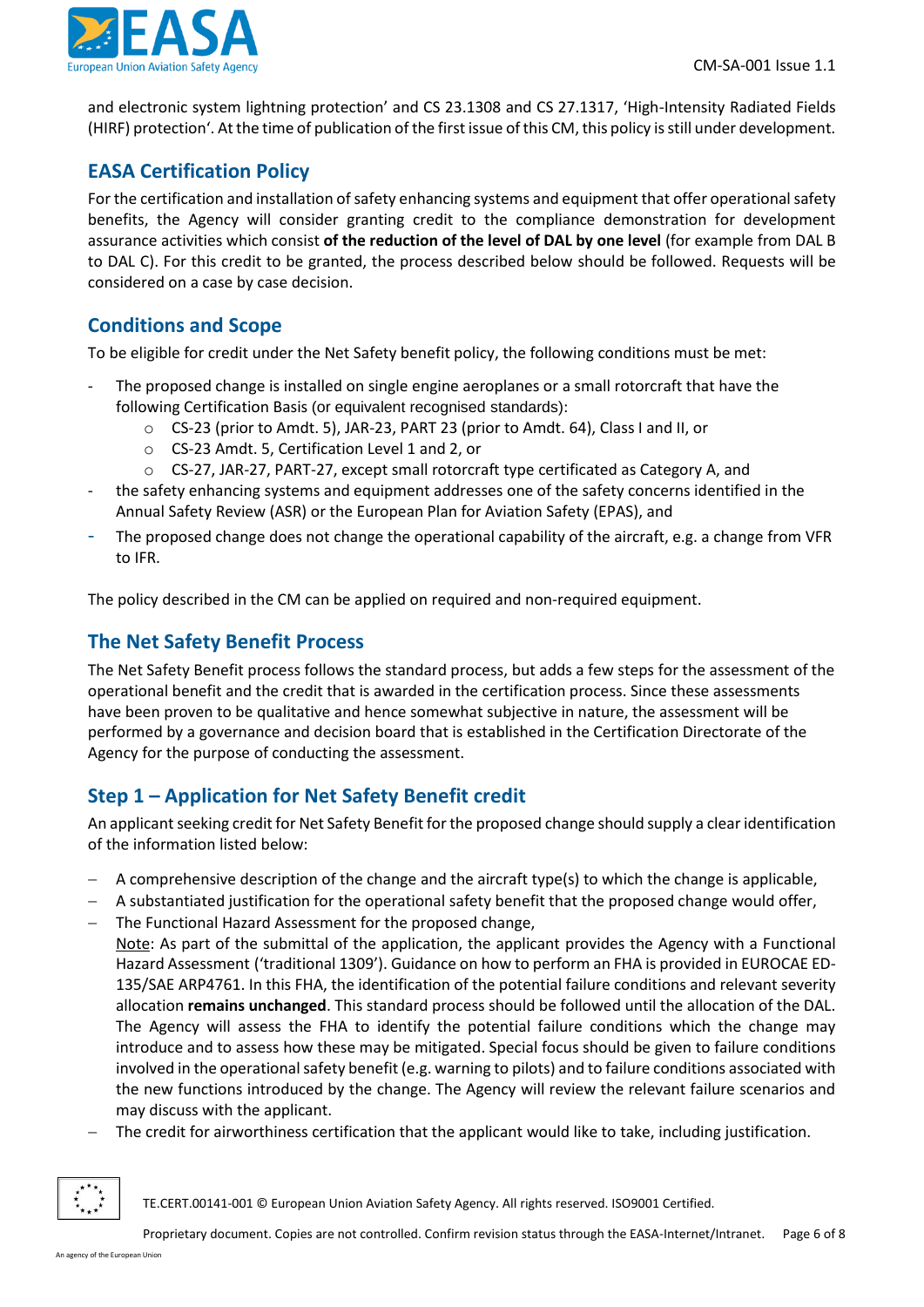

### <span id="page-6-0"></span>**Step 2 – Assessment of conditions and scope**

The Agency performs an assessment to determine whether the application meets the conditions for eligibility for Net Safety Benefit, including an assessment of the certification basis of the aircraft type(s) on which the proposed change is intended to be installed.

### <span id="page-6-1"></span>**Step 3 – Assessment of operational safety benefits**

The Agency performs a qualitative assessment of the impact of the proposed change on the operation with emphasis on potential safety benefits.

#### <span id="page-6-2"></span>**Step 4 – Evaluation of the operational benefits and agreement on the credit**

The Agency assesses the operational safety benefits against the risks. A review of the FHA is part of this assessment.

If the Agency determines that the proposed change offers an evident operational safety benefit, it will determine the credit that will be offered to the applicant. Based on the outcome of these evaluations, the Agency will decide the application of credit to the DAL, and any specific conditions that may apply. The Agency will decide on a case by case basis and reserves the right to refuse granting any credit based upon the assessment of the operational safety benefits and/or of the net safety benefit.

The decision of the board, the justification for the decision and any applicable specific conditions are documented in a Certification Review Item (CRI) which is shared with the applicant and the Agency's team of Experts involved in the project. It is reminded that the Agency will not accept DAL D for catastrophic failure conditions. When DAL D is expected to mitigate hazardous failure conditions, additional conditions and limitations might be needed.

### <span id="page-6-3"></span>**Step 5 – Compliance demonstration**

This CM does not introduce change in the compliance demonstrations activities. The activities associated to DAL agreed with the Agency continue to be performed in accordance with the applicable standards for System, Software and Airborne Electronic Hardware compliance demonstration.

Note: Various activities are on-going in relation to the demonstration of compliance for Software (S/W) and Airborne Electronic Hardware (AEH) with CS 23.1309, CS 23.2510 and CS 27.1309. The application of the Net Safety Benefit policy in conjunction with new criteria for demonstration of compliance for S/W and AEH may introduce the risk of *double counting* the credit offered to the applicant. For example: The application of the Net Safety benefit policy results in a reduction of the DAL from C to D. This may allow 'System Verification' to be applied as Means of Compliance (MoC). This may be inappropriate for particular changes. The decision on appropriateness of the MoC remains with the Agency.